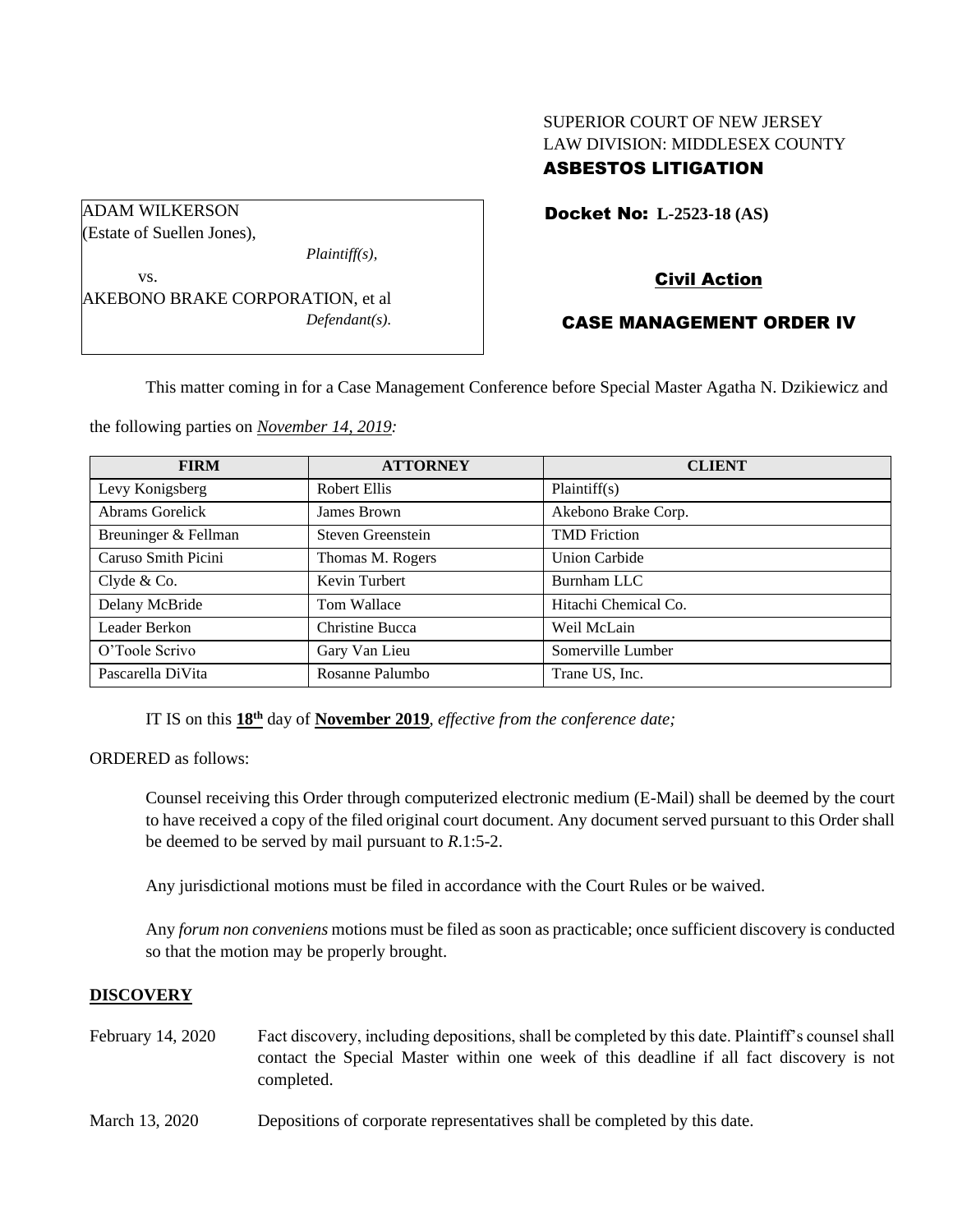### **EARLY SETTLEMENT**

July 17, 2020 Settlement demands shall be served on all counsel and the Special Master by this date.

## **MEDICAL EXPERT REPORT**

- May 15, 2020 Plaintiff shall serve medical expert reports by this date.
- May 15, 2020 Upon request by defense counsel, plaintiff is to arrange for the transfer of pathology specimens and x-rays, if any, by this date.
- September 11, 2020 Defendants shall identify its medical experts and serve medical reports, if any, by this date. In addition, defendants shall notify plaintiff's counsel (as well as all counsel of record) of a joinder in an expert medical defense by this date.

### **LIABILITY EXPERT REPORTS**

- May 15, 2020 Plaintiff shall identify its liability experts and serve liability expert reports by this date or waive any opportunity to rely on liability expert testimony.
- September 11, 2020 Defendants shall identify its liability experts and serve liability expert reports, if any, by this date or waive any opportunity to rely on liability expert testimony.

### **SUMMARY JUDGMENT MOTION PRACTICE**

- May 29, 2020 Plaintiff's counsel shall advise, in writing, of intent not to oppose motions by this date.
- June 12, 2020 Summary judgment motions shall be filed no later than this date.
- July 10, 2020 Last return date for summary judgment motions.

#### **ECONOMIST EXPERT REPORTS**

- May 15, 2020 Plaintiff shall identify its expert economists and serve expert economist report(s), if any, by this date or waive any opportunity to rely on economic expert testimony.
- September 11, 2020 Defendants shall identify its expert economists and serve expert economist report(s), if any, by this date or waive any opportunity to rely on economic expert testimony.

## **EXPERT DEPOSITIONS**

October 9, 2020 Expert depositions shall be completed by this date. To the extent that plaintiff and defendant generic experts have been deposed before, the parties seeking that deposition in this case must file an application before the Special Master and demonstrate the necessity for that deposition. To the extent possible, documents requested in a deposition notice directed to an expert shall be produced three days in advance of the expert deposition. The expert shall not be required to produce documents that are readily accessible in the public domain.

 $\_$  , and the set of the set of the set of the set of the set of the set of the set of the set of the set of the set of the set of the set of the set of the set of the set of the set of the set of the set of the set of th